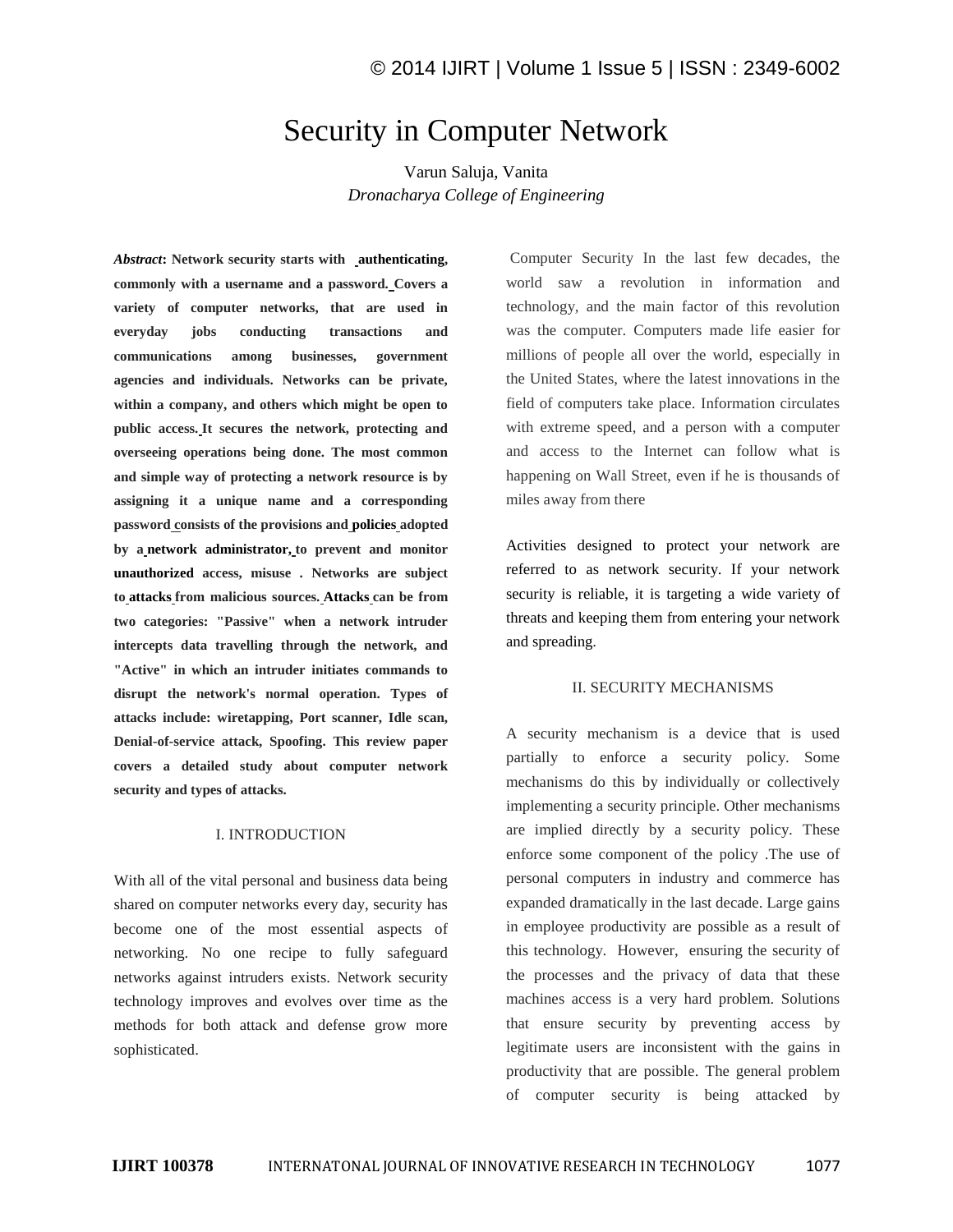government and by academic and industrial research with some notable success. The aim of these essays is to review the principles behind these successes, to describe some of the remaining problems and to discuss their application in industry and commerce.

# III. LAYERED SECURITY

Network security is often based on the familiar OSI model, which organizes networking into seven layers. When information travels from one network node to another, its control is passed from one layer to the next, starting at Layer 7 at the transmitting node, traveling down to Layer 1, crossing to the next node, and then going from Layer 1 back up to Layer 7 at the receiving node. The OSI Layers are: Layer 1, the Physical Layer: Defines such electrical and mechanical characteristics of networking equipment as voltage levels, signal timing, data rate, maximum transmission length, transmission media, network topology, and physical connectors. Layer 2, the Data Link Layer: Here data packets are encoded and decoded. Layer 3, the Network Layer: Includes switching and routing protocols .Layer 4, the Transport Layer: Provides for the transparent transfer of data between nodes, as well as error recovery and flow control. Layer 5, the Session Layer: Establishes, manages, and terminates connection Layer 6, the Presentation Layer: Formats data to be sent across a network to ensure there are no compatibility problems. Layer 7, the Application Layer: Supports applications and end-user processes .A complete network security plan addresses security at all OSI layers, starting at Layer 1 with securing the hardware and working up through the layers to include password protection, encryption, VPNs, virus scans, and firewalls. A security barrier at each Layer protects against all kinds of attacks and provides complete network security. Layer 1 security can loosely be defined as physical security—keeping persons physically away from the hardware that holds unauthorized data and also protecting that hardware from deliberate or accidental damage .Network security starts from the bottom up at Layer 1. First you must control physical access to a network, then you concern yourself with data security. Expensive and complex software solutions don't do you any good if your network hardware isn't properly secured in the first place. The week after you buy that fancy firewall, your sensitive data could go strolling out the door in someone's pocket.

#### IV. CRYPTOGRAPHY

The art of protecting information by transforming it (*[encrypting](http://www.webopedia.com/TERM/E/encryption.htm)* it) into an unreadable format called [cipher](http://www.webopedia.com/TERM/C/cipher_text.htm) text. Only those who possess a secret *key* can decipher (or *[decrypt](http://www.webopedia.com/TERM/D/decryption.htm)*) the message into [plain](http://www.webopedia.com/TERM/P/plain_text.htm) text. Encrypted messages can sometimes be broken by cryptanalysis, also called *code breaking*, although modern cryptography techniques are virtually unbreakable.

As the [Internet](http://www.webopedia.com/TERM/I/Internet.htm) and other forms of electronic communication become more prevalent, electronic [security](http://www.webopedia.com/TERM/S/security.htm) is becoming increasingly important. Cryptography is used to protect [e](http://www.webopedia.com/TERM/E/e_mail.htm)[mail](http://www.webopedia.com/TERM/E/e_mail.htm) messages, credit card information, and corporate data. One of the most popular cryptography systems used on the Internet is *Pretty Good [Privacy](http://www.webopedia.com/TERM/P/Pretty_Good_Privacy.htm)* because it's effective and free.

Cryptography systems can be broadly classified into [symmetric-key](http://www.webopedia.com/TERM/S/symmetric_key_cryptography.htm) systems that use a single key that both the sender and recipient have, and *[public-key](http://www.webopedia.com/TERM/P/public_key_cryptography.htm)* systems that use two keys, a public key known to everyone and a private key that only the recipient of messages uses.

Modern cryptography is heavily based on mathematical theory and computer science practice; cryptographic algorithms are designed around computational hardness assumptions, making such algorithms hard to break in practice by any adversary. It is theoretically possible to break such a system, but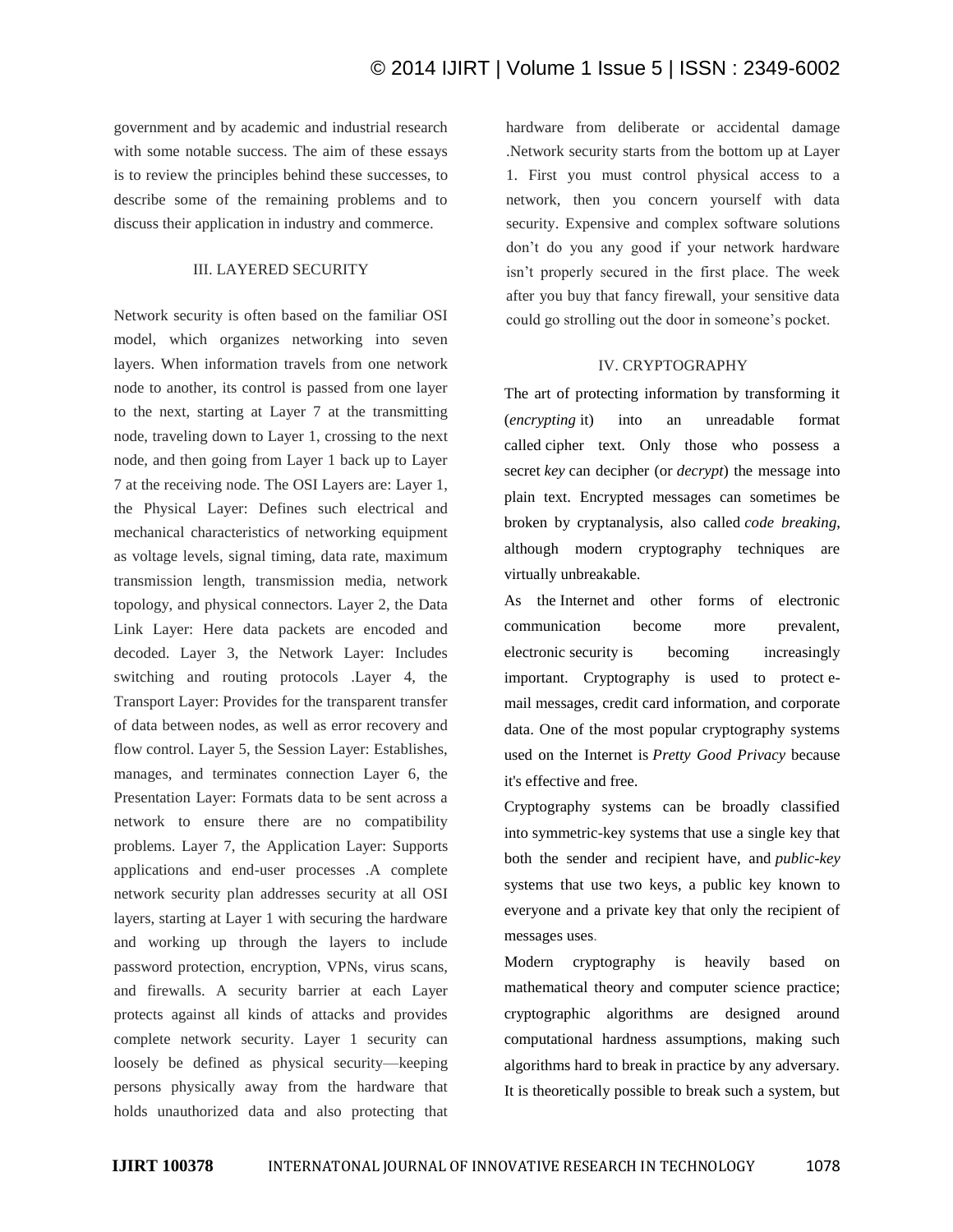it is infeasible to do so by any known practical means. These schemes are therefore termed computationally secure; theoretical advances, e.g., improvements in integer factorization algorithms, and faster computing technology require these solutions to be continually adapted. There exist informationtheoretically secure schemes that provably cannot be broken even with unlimited computing power—an example is the one-time pad—but these schemes are more difficult to implement than the best theoretically breakable but computationally secure mechanisms.

# V. PROTECTION AGAINST INTRUDERS (FIREWALLS)

A firewall is a system designed to prevent unauthorized [access](http://www.webopedia.com/TERM/A/access.html) to or from a private [network.](http://www.webopedia.com/TERM/N/network.html) Firewalls can be implemented in both [hardware](http://www.webopedia.com/TERM/H/hardware.html) and [software,](http://www.webopedia.com/TERM/S/software.html) or a combination of both. Firewalls are frequently used to prevent unauthorized [Internet](http://www.webopedia.com/TERM/I/Internet.html) users from accessing private networks connected to the Internet, especially *[intranets](http://www.webopedia.com/TERM/I/intranet.html)*. All messages entering or leaving the intranet pass through the firewall, which examines each message and blocks those that do not meet the specified [security](http://www.webopedia.com/TERM/S/security.html) criteria.

# *Hardware and Software Firewalls*

Firewalls can be either hardware or software but the ideal firewall configuration will consist of both. In addition to limiting access to your computer and network, a firewall is also useful for allowing remote access to a private network through secure authentication certificates and logins.

Hardware firewalls can be purchased as a stand-alone product but are also typically found in broadband routers, and should be considered an important part of your system and network set-up. Most hardware firewalls will have a minimum of four network ports to connect other computers, but for larger networks, business networking firewall solutions are available. Software firewalls are installed on your computer (like any software) and you can customize it; allowing you some control over its function and protection features. A software firewall will protect your computer from outside attempts to control or gain access your computer.

There are different types of firewalls depending on where the communication is taking place, where the communication is intercepted and the state that is being traced.

#### **Network layer or packet filters**

Network layer firewalls, also called packet filters, operate at a relatively low level of the TCP/IP protocol stack, not allowing packets to pass through the firewall unless they match the established rule set. The firewall administrator may define the rules; or default rules may apply. The term "packet filter" originated in the context of BSD operating systems.

Network layer firewalls generally fall into two subcategories, state full and stateless. State full firewalls maintain context about active sessions, and use that "state information" to speed packet processing. Any existing network connection can be described by several properties, including source and destination IP address, UDP or TCP ports, and the current stage of the connection's lifetime (including session initiation, handshaking, data transfer, or completion connection). If a packet does not match an existing connection, it will be evaluated according to the rule set for new connections. If a packet matches an existing connection based on comparison with the firewall's state table, it will be allowed to pass without further processing.

Stateless firewalls require less memory, and can be faster for simple filters that require less time to filter